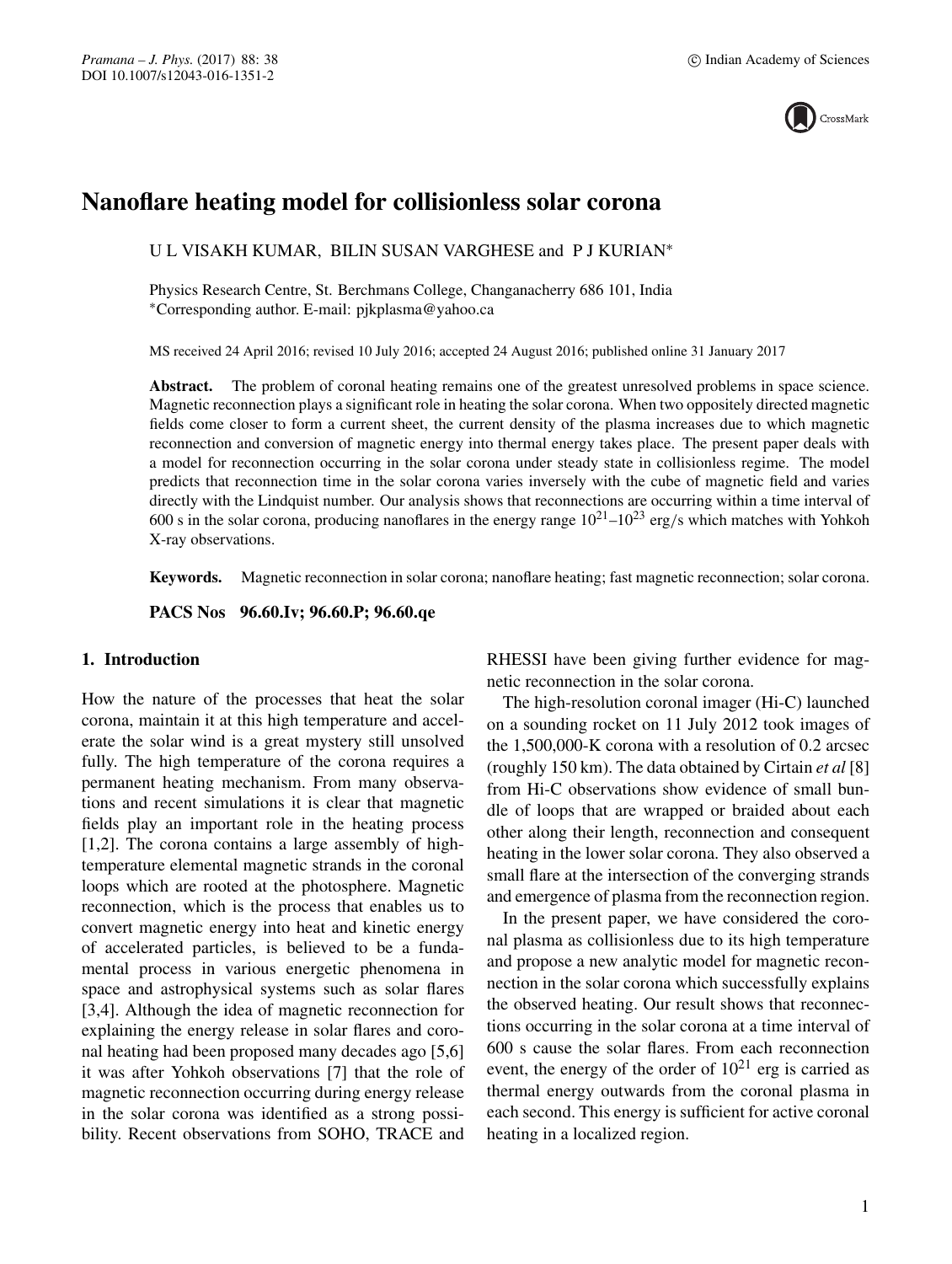## **2. Proposed model**

#### 2.1 *Sweet–Parker reconnection*

The Sweet–Parker model uses a steady-state scaling analysis to determine how reconnection parameters vary with system plasma parameters. The Sweet– Praker reconnection rate in the resistive MHD regime can be calculated as shown below.

When two magnetic fields of opposite polarity come very close, they reconnect each other and a current sheet is formed. This current sheet of finite region is called diffusion region. The energy of the stressed field is released by reconnection. As more and more magnetic field lines are moving towards diffusion region, thermal pressure increases, and plasma flows from the diffusion region with speeds in the order of Alfven speed (figure 1).

 $v_{\text{outflow}} = v_A = B/\sqrt{\mu_0 m_i n}$ , assuming steady-state condition and assuming the fluid to be incompressible. Here  $B$  is the ambient magnetic field in the coronal plasma,  $m_i$  is the mass and n is the number density of ions.

Applying continuity equation,

$$
v_{\text{inflow}} L = v_{\text{A}} \delta_{\text{sp}},\tag{1}
$$

where L is the length and  $\delta_{\rm sp}$  is the width of the diffusion region in the Sweet–Parker mode.

The electric field occurring in this region can be explained using the generalized Ohm's law,

$$
E = -v_{\rm e} \times B - \frac{\nabla \psi}{n_{\rm e}e} - \frac{m_{\rm e}}{e} \left( \frac{\mathrm{d}v_{\rm e}}{\mathrm{d}t} \right) + \eta j,
$$

where  $E$  and  $B$  are the electric and magnetic fields,  $v_e$ is the electron velocity,  $\psi$  is the pressure tensor,  $\eta$  is the resistivity, j is the current density,  $m_e$  is the mass and e is the electron charge.

When the total derivative is split, we get

$$
E = -v_{\rm e} \times B - \frac{\nabla \psi}{n_{\rm e}e} - \frac{m_{\rm e}}{e} \left( \frac{\partial v_{\rm e}}{\partial t} + (v_{\rm e} \nabla) v_{\rm e} \right) + \eta j. (2)
$$



**Figure 1.** Basic 2D reconnection model.

In the resistive MHD regime, the advection  $v_e \times B$ and Ohmic loss  $(\eta i)$  can be equated and all other terms in eq. (2) remain insignificant [9].

$$
v_{\text{inflow}}B = \eta j,
$$
  

$$
v_{\text{inflow}}B = \frac{\eta B}{\mu_0 \delta_{\text{sp}}}. \tag{3}
$$

 $j = (\nabla \times B)/\mu_0$  is used with  $\nabla = 1/\delta_{\rm SD}$ . The reconnection rate in the Sweet–Parker region is defined as

$$
R_{\rm sp} = \frac{v_{\rm inflow}}{v_{\rm A}},
$$

where  $v_{\text{inflow}}$  is the velocity of the reconnection inflow and  $v_A$  is the Alfven velocity [10]. Substituting the value of  $1/\delta_{sp}$  from eq. (1) and after simple calculation we get

$$
R_{\rm sp} = \frac{v_{\rm inflow}}{v_{\rm A}} = \frac{1}{\sqrt{S}},\tag{4}
$$

where

$$
S = \frac{\mu_0 L v_A}{\eta}
$$
, the Lindquist number.

## 2.2 *In*v*alidity of Sweet–Parker reconnection in solar corona*

For Sweet–Parker reconnection, we get the reconnection time as

$$
t_{\rm R} = \frac{\tau_{\rm A}}{R_{\rm sp}} = \tau_{\rm A}\sqrt{S}
$$

from eq. (4). The solar coronal parameters  $B = 100$  G,  $T = 10^6$  K,  $n = 10^{15}$  m<sup>-3</sup>,  $\vec{L} = 10^7$  m give Alfven velocity as  $7 \times 10^6$  m/s and the corresponding Alfven time is

$$
\tau_{\rm A} = \frac{L}{v_{\rm A}} = 1.42 \text{ s}.
$$

For solar corona, the Lindquist number obtained is of the order of  $10^{14}$  [11], which leads to very slow reconnection rate and is physically invalid for solar flares. We get the reconnection time  $t<sub>R</sub>$  as 0.3 days for this model. Further, the Sweet–Parker model is based on resistive MHD and it cannot be applied when kinetic effects come to play. So this model fails in the case of solar flares.

## 2.3 *Fast collisionless reconnection model*

In this scenario, we have considered a collisionless reconnection for the solar corona. Kinetic effects play a significant role in collisionless magnetic reconnection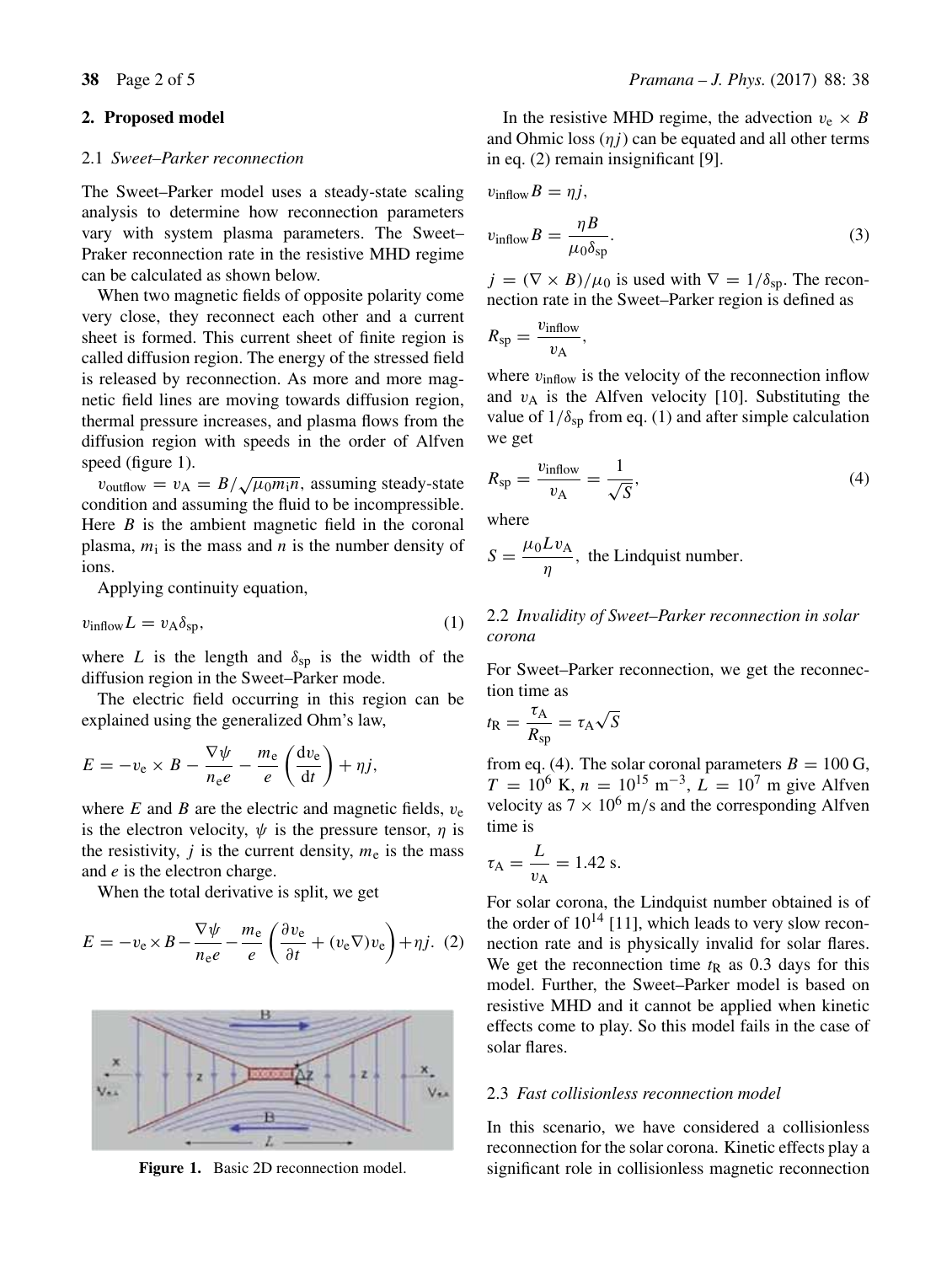and particle distribution functions in diffusion region are essentially non-gyrotropic. The reconnecting electric field is given by Hesse *et al* [12],

$$
E_{\rm rec} = -\frac{1}{n_{\rm e}} \left( \frac{\partial P_{xy}}{\partial x} + \frac{\partial P_{zy}}{\partial z} \right),\tag{5}
$$

where  $P_{xy}$  and  $P_{zy}$  are eletron pressure tensor nongyrotropic components.

We assume  $(\partial/\partial z) \gg (\partial/\partial x)$  because the width of the current sheet is much smaller than its length. Therefore, we get

$$
E_{\rm rec} = -\frac{1}{n_{\rm e}} \left( \frac{P_{zy}}{\Delta z} \right),\tag{6}
$$

where  $\Delta z$  is the width of the current sheet in the collisionless regime and also assuming  $\left(\frac{\partial}{\partial z}\right) \approx \left(\frac{1}{\Delta z}\right)$ .

The electron pressure tensor non-gyrotropic component  $P_{zy}$  can be expressed as [13]

$$
P_{zy} = -\frac{P_{zz}}{2\Omega_e} \frac{\partial v_{ez}}{\partial z}.
$$
 (7)

Here  $v_{ez}$  can be considered as  $v_{e, \text{ inflow}}$ , the electron inflow speed because now magnetic field is advected by the electrons, and

$$
\Omega_{\rm e} = \frac{e B_0}{m_{\rm e}} \frac{r_{\rm L,e}}{\Delta z},
$$

where it was assumed that the possible electron bounce widths are severely constrained by the electron Larmor radius  $(r_{\text{L,e}})$  given by

$$
r_{\rm L,e} = \frac{v_{\rm th,e}}{\omega_{\rm ce}}.
$$

Here  $v_{\text{th,e}}$  is the electron thermal speed and  $\omega_{\text{ce}}$  is the electron cyclotron frequency in the guide magnetic field. If the field lines are antiparallel, the characteristic length scale is equivalent to the Larmor radius for a particle travelling in Alfven speed [14].

Therefore,

$$
P_{zy} = -\frac{P_{zz}}{2\Omega_e} \frac{\partial v_{e,\text{inflow}}}{\partial z},\tag{8}
$$

where  $P_{zz}$  is the gyrotropic pressure component.

When  $P$  is the pressure in the middle of the diffusion region and  $P_0$  is the gas pressure at large distances from the diffusion region, assuming the pressure is balanced, we can write

$$
P - P_0 = \frac{B_0^2}{2\mu_0}.\tag{9}
$$

The pressure difference across the diffusion region can be equated with the gyrotropic pressure component  $P_{zz}$  because outside the diffusion region, the gas pressure is smaller, while inside the pressure is higher. So fluid is ejected along the field lines reducing the built-up pressure and allowing the oppositely directed field lines to come closer. Thus, during the formation of current sheet the magnetic energy is converted into thermal energy.

Substituting the value of gyrotropic pressure component, eq. (8) becomes

$$
P_{zy} = \frac{-B_0^2}{2\mu_0} \frac{m_e}{2eB_0} \frac{\Delta z}{r_{L,e}} \frac{v_{e,\text{inflow}}}{\Delta z}.
$$
 (10)

In the collisionless regime,  $E = -v_e \times B$ . Hence taking eq. (6) we can balance the advection  $v_e \times B$  with electron pressure tensor.

$$
E_{\rm rec} = v_{\rm e, inflow} B_0 \approx -\frac{1}{n_{\rm e}} \frac{P_{zy}}{\Delta z}.
$$
 (11)

Applying continuity equation like eq. (1) we can write

$$
v_{\rm e, inflow}L = v_{\rm e,A} \Delta z,\tag{12}
$$

where L is the length of the current sheet and  $v_{e,A}$  is the electron Alfven speed given by

$$
v_{\rm e,A} = \frac{B}{\sqrt{\mu_0 m_{\rm e} n}}
$$

where  $m_e$  is the mass and n is the number density of electrons. The value of electron Alfven speed obtained is  $2.8 \times 10^8$  m/s.

Substituting (10) in (11) and also using (12) we get

$$
v_{\rm e, inflow}B_0 = -\frac{1}{n_{\rm e}}\frac{B_0^2}{2\mu_0}\frac{m_{\rm e}}{2eB_0}\frac{v_{\rm e,A}}{r_{\rm L,e}L}.\tag{13}
$$

The collisionless reconnection rate is found to be

$$
R_{\text{collisions}} = \frac{v_{\text{e,inflow}}}{v_{\text{e,A}}} \approx \frac{1}{2ne^2} \frac{m_{\text{e}}}{2\mu_0 r_{\text{L,e}} L}.
$$
 (14)

We can calculate the reconnection time as

$$
t_{\rm R} = \frac{\tau_{\rm A}}{R_{\rm collisionless}}
$$

using the Alfven time

$$
\tau_{\rm A} = \frac{L}{v_{\rm e, A}}.
$$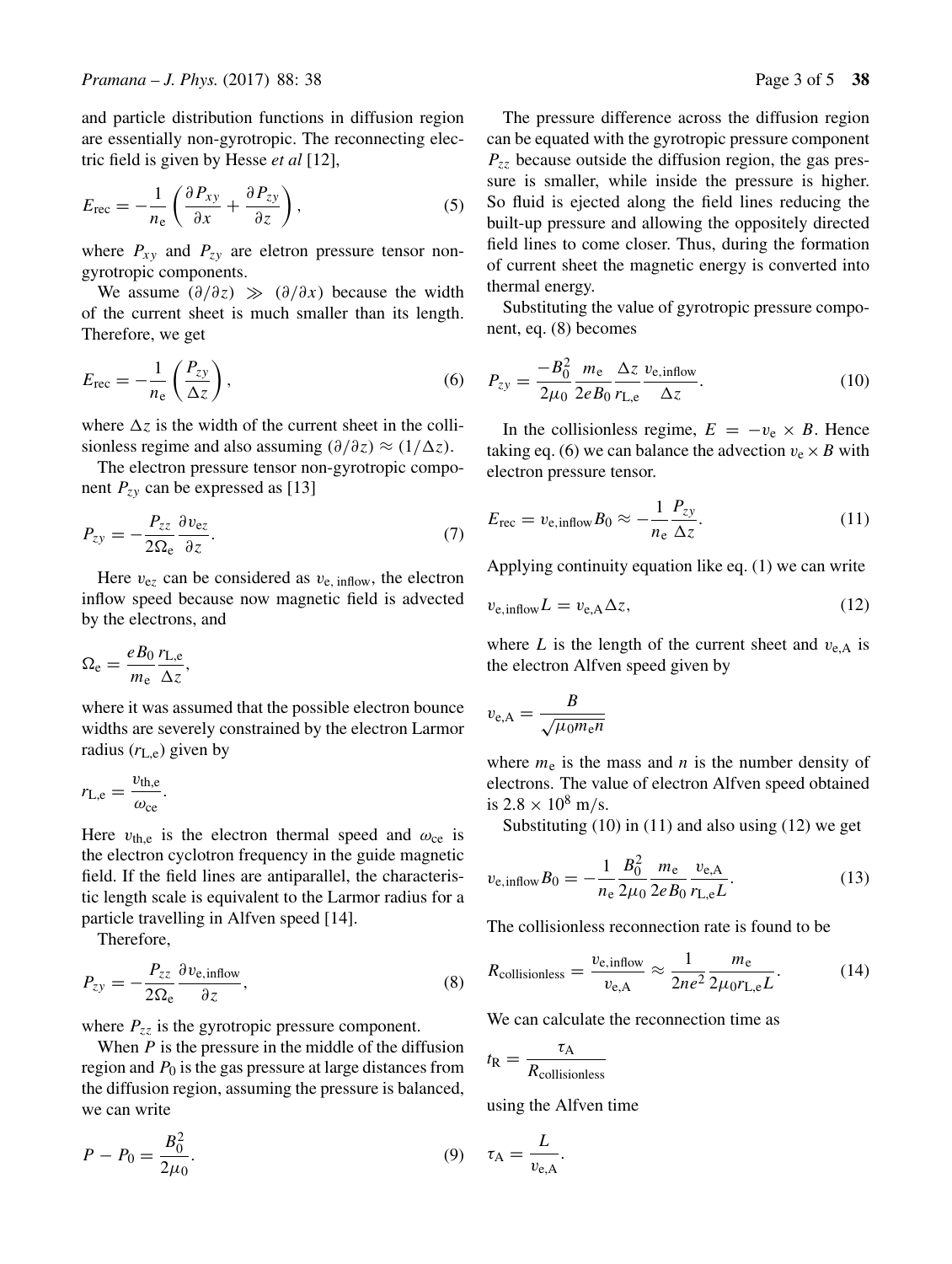We get

$$
t_{\rm R} = \frac{4\mu_0}{v_{\rm e,A}} \frac{ne^2 r_{\rm L,e}}{m_{\rm e}} L^2.
$$
 (15)

By taking the length of diffusion region in terms of Lindquist number,

$$
L = \frac{\eta S}{\mu_0 v_{\rm e,A}}
$$

and substituting in eq. (15),

$$
t_{\rm R} = \frac{4\mu_0}{v_{\rm e,A}^3} \frac{ne^2 r_{\rm L,e}}{m_{\rm e}} \frac{\eta^2 S^2}{\mu_0^2}.
$$
 (16)

Substituting for Alfven speed, eq. (16) becomes

$$
t_{\rm R} = \frac{4e^2\eta^2 S^2 n^{5/2} (m_{\rm e}\mu_0)^{1/2} r_{\rm L,e}}{B^3}.
$$
 (17)

Equation (17) is the main result of our model which gives reconnection time in terms of magnetic field, Lindquist number and Larmor radius. From eq. (17) we find that the reconnection time is inversely proportional to the cube of the magnetic field.

The rate of energy release per unit time in the current sheet is obtained by

$$
\frac{\mathrm{d}E}{\mathrm{d}t} = \frac{B^2 V}{2\mu_0 t_\mathrm{R}},\tag{18}
$$

where  $V$  is the volume of the current sheet given by  $L^2\Delta z$ . On substituting the values of eq. (17) in eq. (18) we get

$$
\frac{dE}{dt} = \frac{B^5 L^2 \Delta z}{8e^2 \eta^2 S^2 \mu_0^{3/2} m_e^{1/2} n^{5/2} r_{L,e}}.
$$
(19)

From eq. (19) we found that the dissipative energy per unit time in a current sheet varies as the fifth power of the magnetic field.

## 2.4 *Application to solar corona*

In the collisional region, we start with a current sheet of  $10^6$  m thickness and  $10^7$  m length. The thinning of current sheet occurs due to instabilities and once a small scale is achieved, fast reconnection occurs because anomalous resistivity now sets in [15]. Taking the values of coronal plasma as mentioned above and also considering anomalous resistivity as  $\eta = 0.1705 \Omega$ m in solar corona [16], we find Lindquist number as  $S = 10<sup>9</sup>$  using the equation

$$
L = \frac{\eta S}{\mu_0 v_{\rm e,A}}.
$$

Let us suppose that the current sheet is passing through a region of marginal collisionless condition. Then the thickness of the current sheet is  $\Delta z = 10^3$  m [17] and length is of the order of  $10^6$  m. Using electron thermal speed and electron cyclotron frequency, the value of Larmor radius obtained is 2.2 mm in solar corona. Substituting this, the reconnection time from eq. (17) is of the order of 600 s which matches with observational results.

Numerically, from eq. (19) we get

$$
\frac{\mathrm{d}E}{\mathrm{d}t} \approx 10^{14} \mathrm{J/s} \approx 10^{21} \mathrm{erg/s}
$$

i.e., the energy release from the magnetic reconnection, in steady state, obtained in the range of nanoflares. It matches with Yohkoh X-ray observations by Katsukawa and Tsuneta [18].

## **3. Conclusions**

In this paper, a new analytic model of collisionless reconnection is proposed. The reconnection time is found to vary inversely with cube of magnetic field. Further, it also depends on Lindquist number. Our model predicts a reconnection time of 600 s which matches with the observations of impulsive phase of the solar flares. The model predicts an energy dissipation of  $10^{21}$  erg/s from the coronal plasma in each reconnection event, which is in the range of nanoflares. This energy range is also the same as observed by Katsukawa and Tsuneta where they found evidence in the Yohkoh X-ray observations of myriads of brightness fluctuations of the order of  $10^{21} - 10^{23}$  erg over times of  $10^2$  s, opening the way for direct quantitative observational studies of the phenomenon. Hence, our present model sufficiently explains active coronal heating in a localized region.

## **References**

- [1] M J Aschwanden, in: *Physics of the solar corona: An introduction* (Praxis Publishing Ltd., Chichester, UK, 2004)
- [2] L Golub and J M Pasachoff, in: *The solar corona* (Cambridge University Press, Cambridge, 2009)
- [3] T Tajima and K Shibata, *Plasma astrophysics* (Addison-Wesley, Reading, MA, 1997)
- [4] E R Priest and T G Forbes, in: *Magnetic reconnection: MHD theory and applications* (Cambridge University Press, Cambridge, 2000)
- [5] E Parker, *Phys. Re*v*.* **107**, 830 (1957)
- [6] P A Sweet, *The neutral point theory of solar flares*, IAU Symposium No. 6 Electromagnetic Phenomena in Ionized Gases (Stockholm 1956), p. 123, 1958